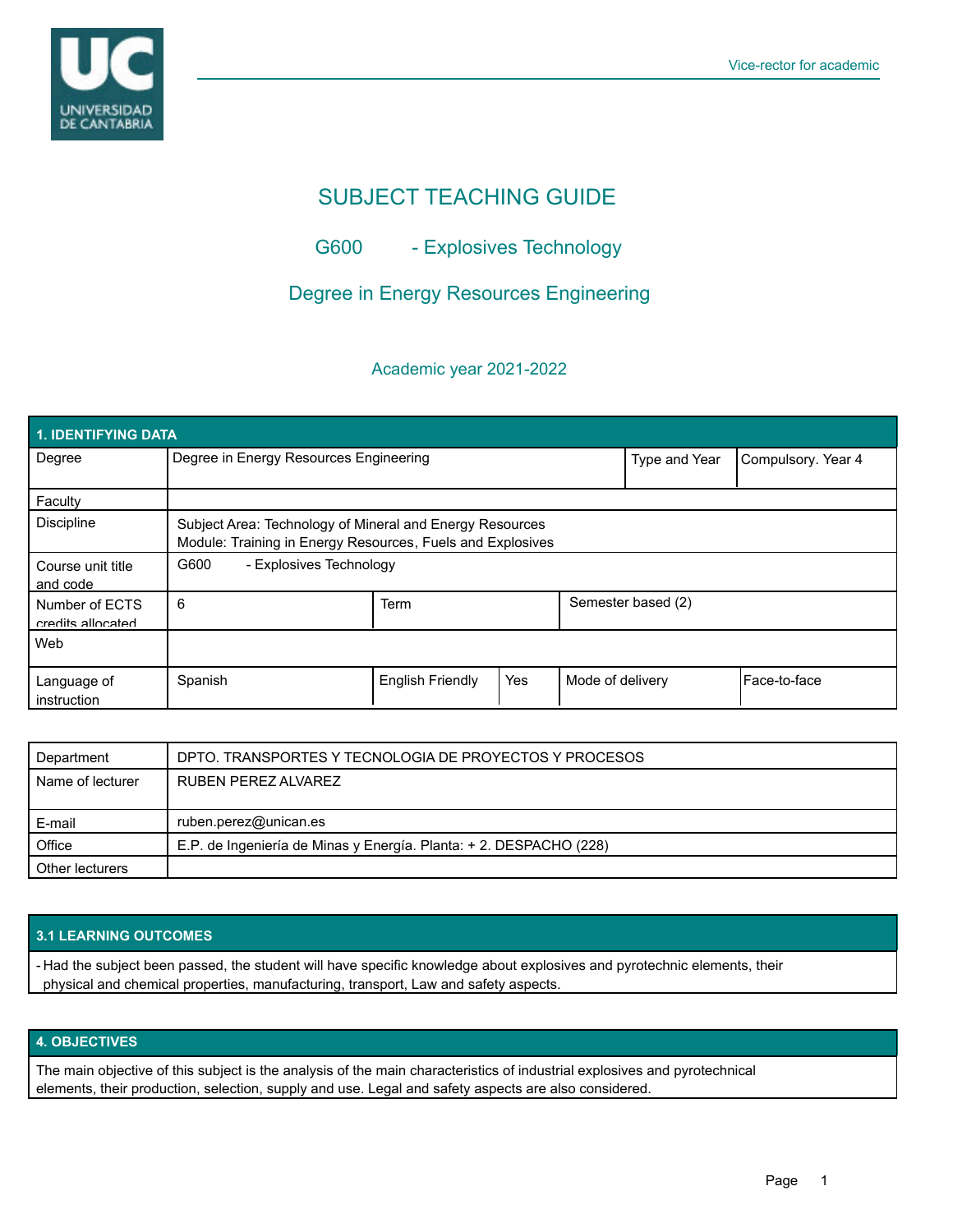

| <b>6. COURSE ORGANIZATION</b> |                                                                                                                                                                                                                |  |  |  |
|-------------------------------|----------------------------------------------------------------------------------------------------------------------------------------------------------------------------------------------------------------|--|--|--|
| <b>CONTENTS</b>               |                                                                                                                                                                                                                |  |  |  |
| $\vert$ 1                     | EXPLOSIVES. TYPES, CHARACTERISTICS AND MANUFACTURING.<br>History of Explosives.<br>Types of Explosives.<br>Industrial explosives. Characteristics. Manufacturing of explosives and pyrotechnics.<br>Selection. |  |  |  |
| 2                             | <b>FIRING SYSTEMS.</b><br>Electric blasting.<br>Non-electric blasting.<br>Electronic blasting.                                                                                                                 |  |  |  |
| 3                             | ROCK BREAKAGE AND BLAST CALCULATIONS<br>Bench blasting.<br>Contour blasting.<br>Underground blasting.<br>Other special types.                                                                                  |  |  |  |
| 4                             | UNDESIRED EFFECTS AND MITIGATION.<br>Projections.<br>Vibrations and aerial waves.                                                                                                                              |  |  |  |
| 5                             | LEGAL AND SAFETY ASPECTS TO CONSIDER<br>Legal framework.<br>Storage and transport.<br>Destruction of explosives.                                                                                               |  |  |  |

| <b>7. ASSESSMENT METHODS AND CRITERIA</b> |              |             |           |               |  |  |  |  |  |
|-------------------------------------------|--------------|-------------|-----------|---------------|--|--|--|--|--|
| <b>Description</b>                        | <b>Type</b>  | Final Eval. | Reassessn | $\frac{9}{6}$ |  |  |  |  |  |
| Written exam                              | Written exam | Yes         | Yes       | 60,00         |  |  |  |  |  |
| <b>Tests</b>                              | Written exam | <b>No</b>   | Yes       | 10,00         |  |  |  |  |  |
| <b>Resolution of Practical Cases</b>      | Written exam | <b>No</b>   | Yes       | 20,00         |  |  |  |  |  |
| <b>Teamwork Essay</b>                     | <b>Work</b>  | <b>No</b>   | Yes       | 10,00         |  |  |  |  |  |
| <b>TOTAL</b>                              |              |             |           | 100,00        |  |  |  |  |  |
| <b>Observations</b>                       |              |             |           |               |  |  |  |  |  |

The final exam will be divided in theory and practice (50% of the total score for each part). The student must obtain a minimal score of 4.5/10 on each. If these requirements are not satisfied, the final score will be obtained as the weighted average of the different items of evaluation, until a maximum of 4.9. Any passed item would be kept for the extraordinary evaluation.

The tests, practical exercises, and the final exam will be held on-site. However, if Sanitary and Educational Authorities suspended in-class activities, they would be held through Moodle, and monitored with Teams.

Observations for part-time students

Part-time students will be evaluated following the considerations established in the Normative of the University of Cantabria. They will be given the chance to develop the teamwork essay as an individual one (10%), and to take a test (10% of the final score) and an exercise (20% of the final score) on the same date of the final exam, or on a date to be agreed between the student and the Professor, according to their availability.